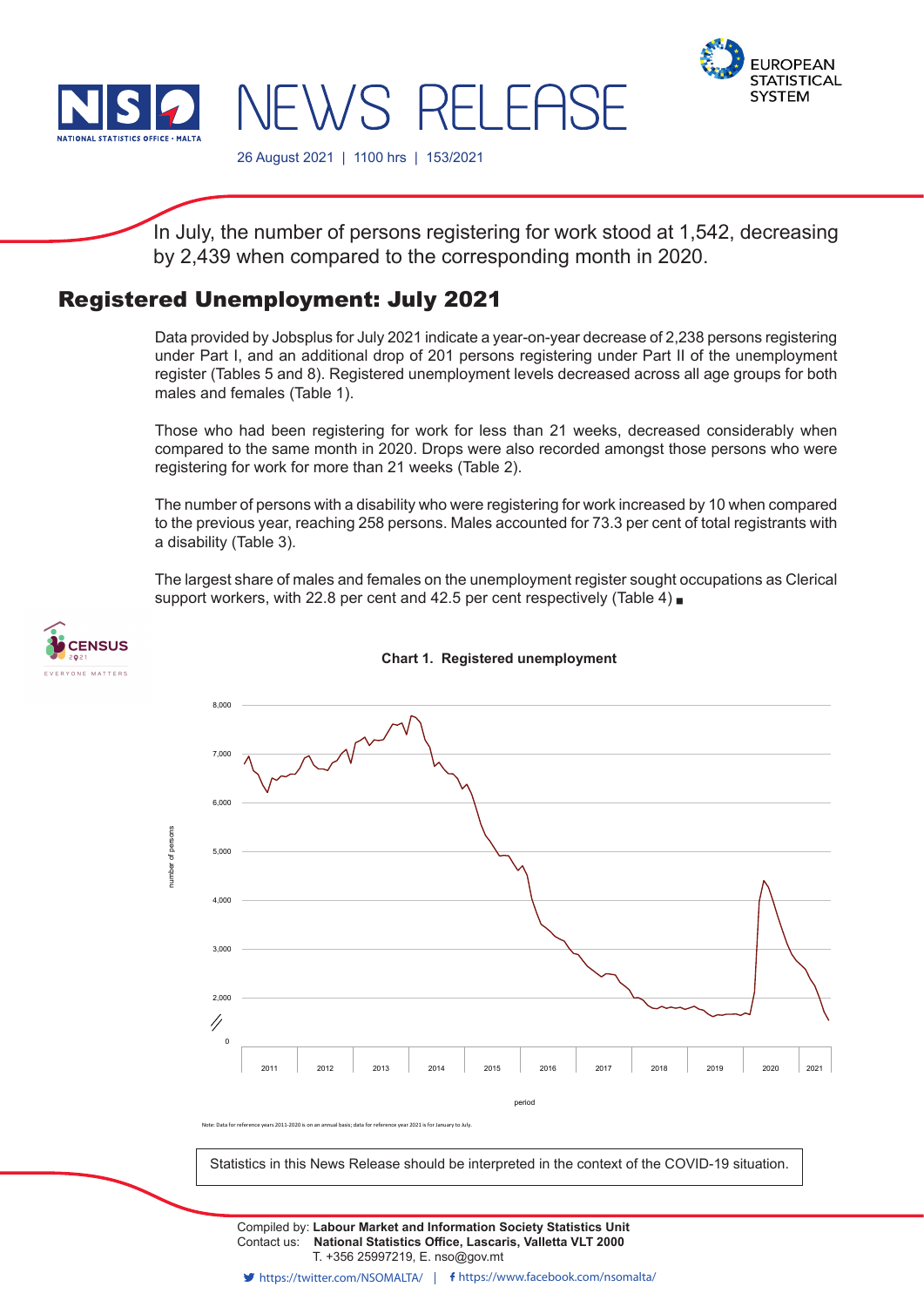| Age group   |                 | Annual average 2019 |                |          | Annual average 2020      |                 |       | June 2020      |               |                 | June 2021       |                 |       | July 2020      |       |                | July 2021      |                  |
|-------------|-----------------|---------------------|----------------|----------|--------------------------|-----------------|-------|----------------|---------------|-----------------|-----------------|-----------------|-------|----------------|-------|----------------|----------------|------------------|
| and sex     | Malta           | Gozo                | Total          | Malta    | Gozo                     | Total           | Malta | Gozo           | Total         | Malta           | Gozo            | Total           | Malta | Gozo           | Total | Malta          | Gozo           | Total            |
| Under 20    | ౚ               | LO.                 | 88             | 150      | Ξ                        | $\frac{16}{16}$ | 177   | ო              | $\frac{8}{2}$ | ৯               | თ               | $\frac{8}{100}$ | 196   | စာ             | 205   | 89             | 4              | 99               |
| Males       | 53              | $\sim$              | 55             | $\delta$ | Ľ                        | ∞<br>ၜ          | 100   | $\infty$       | 108           | 59              | ∞               | 67              | 117   | $\infty$       | 125   | 58             | Ξ              | 69               |
| Females     | 28              | S                   | $\overline{5}$ | 59       | 4                        | S<br>$\circ$    | 77    | 5              | 82            | 32              |                 | 33              | 79    |                | 80    | 27             | S              | $\boldsymbol{S}$ |
| 20-24       | $\frac{8}{100}$ | 10                  | 115            | 299      | 2                        | õ<br>ౢ          | 450   | 32             | 482           | 116             | 4               | $\frac{6}{2}$   | 402   | 25             | 427   | $\overline{5}$ | 51             | 143              |
| Males       | 67              | $\overline{1}$      | 78             | 183      | 20                       | 203             | 266   | $\frac{9}{5}$  | 285           | 67              | Ľ               | $\overline{7}$  | 243   | $\frac{6}{5}$  | 259   | PQ             | Ľ              | 86               |
| Females     | 33              | 4                   | 57             | 116      | $\overline{ }$           | 127             | 184   | 3              | 197           | $\overline{49}$ | ∼               | 56              | 159   | တ              | 168   | S              | 5              | 57               |
|             |                 |                     |                |          |                          |                 |       |                |               |                 |                 |                 |       |                |       |                |                |                  |
| 25-29       | $\frac{2}{10}$  | Ş                   | $\frac{1}{11}$ | 329      | $\overline{\mathbf{20}}$ | ഉ<br>ž          | 514   | 35             | 549           | 115             | စာ              | 124             | 455   | 29             | 484   | இ              | $\frac{5}{2}$  | $\ddot{z}$       |
| Males       | 89              | ဖ                   | 72             | 189      | $\tilde{\tau}$           | 200             | 263   | $\frac{8}{1}$  | 281           | 69              | ∞               | 77              | 246   | $\frac{5}{2}$  | 261   | S,             | $\infty$       | $\overline{72}$  |
| Females     | 35              | 4                   | 39             | 140      | တ                        | တ္<br>$\dot{4}$ | 251   | $\overline{1}$ | 268           | 46              |                 | $\frac{4}{7}$   | 209   | $\overline{4}$ | 223   | 35             | 4              | 39               |
|             |                 |                     |                |          |                          |                 |       |                |               |                 |                 |                 |       |                |       |                |                |                  |
| 30-44       | 471             | 5                   | 522            | 971      | 2                        | 1,041           | 1,362 | 59             | 1454          | 486             | 4               | 530             | 1,247 | 88             | 1335  | 417            | 39             | 456              |
| Males       | 350             | 35                  | 385            | 610      | 46                       | 656             | 827   | 56             | 883           | 333             | 28              | 361             | 761   | 59             | 820   | 292            | $\overline{c}$ | 312              |
| Females     | 121             | $\frac{6}{1}$       | 137            | 361      | 24                       | Ю<br>38         | 535   | 36             | 571           | 153             | $\frac{6}{5}$   | 169             | 486   | 29             | 515   | 125            | ć,             | 144              |
|             |                 |                     |                |          |                          |                 |       |                |               |                 |                 |                 |       |                |       |                |                |                  |
| 45 and over | 780             | 88                  | 866            | 1,190    | 89                       | ō,<br>1,27      | 1,485 | $\frac{1}{10}$ | 1,595         | 767             | 8               | 827             | 1,427 | 103            | 1,530 | 683            | ន              | 733              |
| Males       | 547             | SO                  | 597            | 785      | 48                       | ۵<br>83         | 969   | 55             | 1024          | 527             | 36              | 563             | 928   | 54             | 982   | 470            | $\rm{30}$      | 500              |
| Females     | 233             | 36                  | 269            | 405      | $\frac{4}{3}$            | 446             | 516   | 55             | 571           | 240             | $\overline{24}$ | 264             | 499   | 49             | 548   | 213            | $\overline{c}$ | 233              |
|             |                 |                     |                |          |                          |                 |       |                |               |                 |                 |                 |       |                |       |                |                |                  |
| Total       | 1,533           | 167                 | 1,700          | 2,939    | 221                      | ë<br>3,16       | 3,988 | 282            | 4,270         | 1,575           | 136             | 1,711           | 3,727 | 254            | 3,981 | 1,415          | 127            | 1,542            |
| Males       | 1,083           | 104                 | 1,187          | 1,858    | 132                      | 1,990           | 2,425 | 156            | 2,581         | 1,055           | 87              | 1,142           | 2,295 | 152            | 2,447 | 963            | 76             | 1,039            |
| Females     | 450             | 63                  | 513            | 1,081    | 89                       | 1,170           | 1,563 | 126            | 1,689         | 520             | $\overline{49}$ | 569             | 1,432 | 102            | 1,534 | 452            | 5              | 503              |
|             |                 |                     |                |          |                          |                 |       |                |               |                 |                 |                 |       |                |       |                |                |                  |

Table 1. Persons registering for work under Part I and Part II of the unemployment register by period, region, age group and sex **Table 1. Persons registering for work under Part I and Part II of the unemployment register by period, region, age group and sex**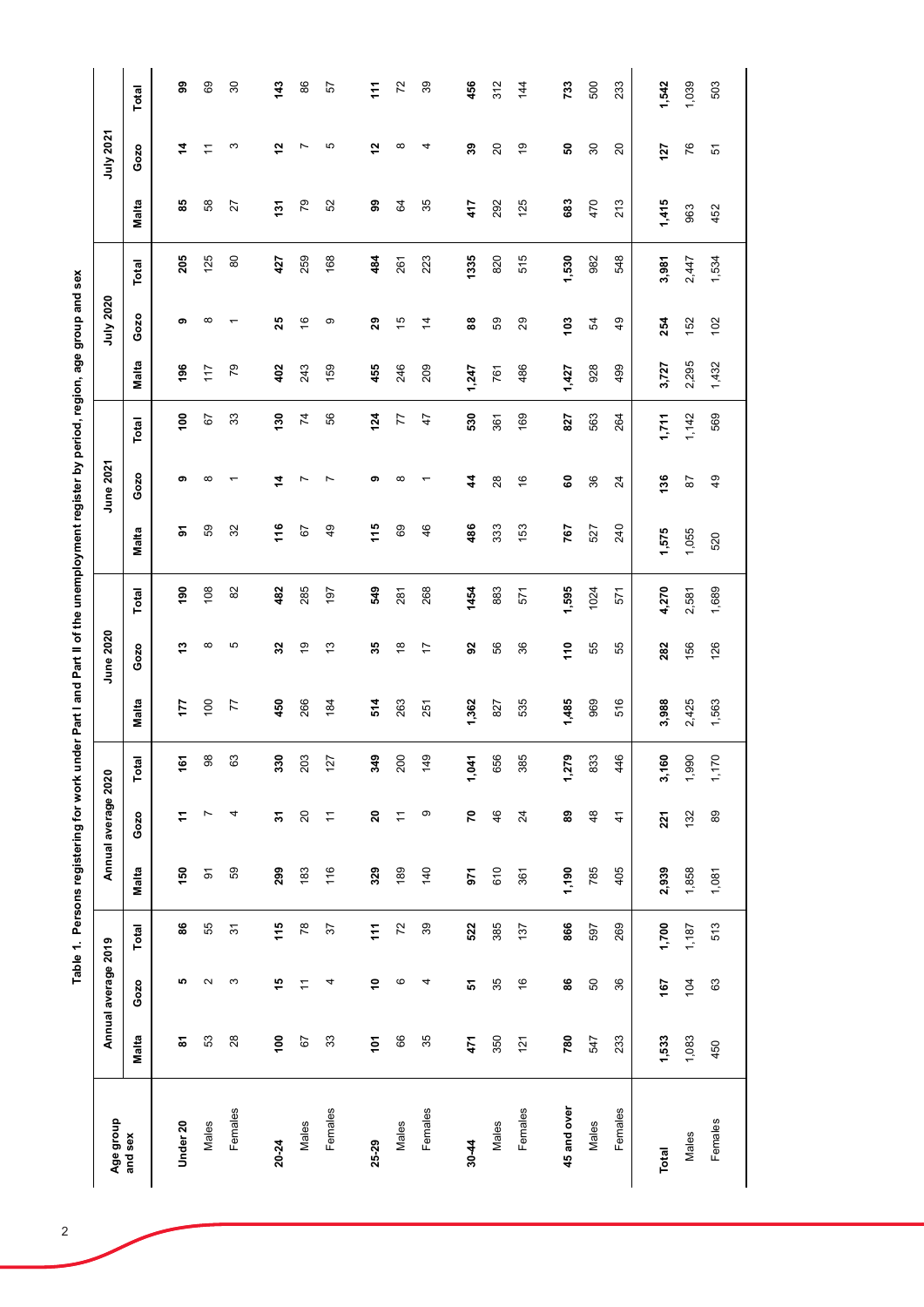| <b>Duration of</b>      | Annual average |       | June  |       | July  |       |
|-------------------------|----------------|-------|-------|-------|-------|-------|
| registration<br>and sex | 2019           | 2020  | 2020  | 2021  | 2020  | 2021  |
| Under 21 weeks          | 698            | 1,925 | 3,243 | 704   | 2,898 | 679   |
| Males                   | 467            | 1,144 | 1,836 | 445   | 1,667 | 442   |
| Females                 | 231            | 781   | 1,407 | 259   | 1,231 | 237   |
|                         |                |       |       |       |       |       |
| 21 to 52 weeks          | 262            | 632   | 428   | 414   | 484   | 317   |
| Males                   | 192            | 405   | 305   | 276   | 343   | 204   |
| Females                 | 70             | 227   | 123   | 138   | 141   | 113   |
| Over 1 year             | 740            | 603   | 599   | 593   | 599   | 546   |
| Males                   | 528            | 441   | 440   | 421   | 437   | 393   |
| Females                 | 212            | 162   | 159   | 172   | 162   | 153   |
|                         |                |       |       |       |       |       |
| Total                   | 1,700          | 3,160 | 4,270 | 1,711 | 3,981 | 1,542 |
| Males                   | 1,187          | 1,990 | 2,581 | 1,142 | 2,447 | 1,039 |
| Females                 | 513            | 1,170 | 1,689 | 569   | 1,534 | 503   |
|                         |                |       |       |       |       |       |

### **Table 2. Persons registering for work under Part I and Part II of the unemployment register by period, duration of registration and sex**

### **Table 3. Persons with a disability registering for work under Part I and Part II of the unemployment register by period, type of registration and sex**

|                                     |     |               | Annual average |       |      | June          |             |       |      | July          |              |       |
|-------------------------------------|-----|---------------|----------------|-------|------|---------------|-------------|-------|------|---------------|--------------|-------|
| <b>Registration type</b><br>and sex |     | 2019          |                | 2020  | 2020 |               |             | 2021  | 2020 |               |              | 2021  |
|                                     | No. | $\frac{9}{6}$ | No.            | %     | No.  | $\frac{9}{6}$ | No.         | $\%$  | No.  | $\frac{9}{6}$ | No.          | $\%$  |
| Total (Part I)                      | 212 | 100.0         | 237            | 100.0 | 249  | 100.0         | 240         | 100.0 | 235  | 100.0         | 245          | 100.0 |
| Males                               | 147 | 69.3          | 165            | 69.6  | 173  | 69.5          | 169         | 70.4  | 164  | 69.8          | 177          | 72.2  |
| Females                             | 65  | 30.7          | 72             | 30.4  | 76   | 30.5          | 71          | 29.6  | 71   | 30.2          | 68           | 27.8  |
| <b>Total (Part II)</b>              | 9   | 100.0         | 13             | 100.0 | 13   | 100.0         | 13          | 100.0 | 13   | 100.0         | 13           | 100.0 |
| Males                               | 7   | 77.8          | 11             | 84.6  | 10   | 76.9          | 12          | 92.3  | 9    | 69.2          | 12           | 92.3  |
| Females                             | 2   | 22.2          | $\overline{2}$ | 15.4  | 3    | 23.1          | $\mathbf 1$ | 7.7   | 4    | 30.8          | $\mathbf{1}$ | 7.7   |
|                                     |     |               |                |       |      |               |             |       |      |               |              |       |
| Total (Parts I and II)              | 221 | 100.0         | 250            | 100.0 | 262  | 100.0         | 253         | 100.0 | 248  | 100.0         | 258          | 100.0 |
| Males                               | 154 | 69.7          | 176            | 70.4  | 183  | 69.8          | 181         | 71.5  | 173  | 69.8          | 189          | 73.3  |
| Females                             | 67  | 30.3          | 74             | 29.6  | 79   | 30.2          | 72          | 28.5  | 75   | 30.2          | 69           | 26.7  |
|                                     |     |               |                |       |      |               |             |       |      |               |              |       |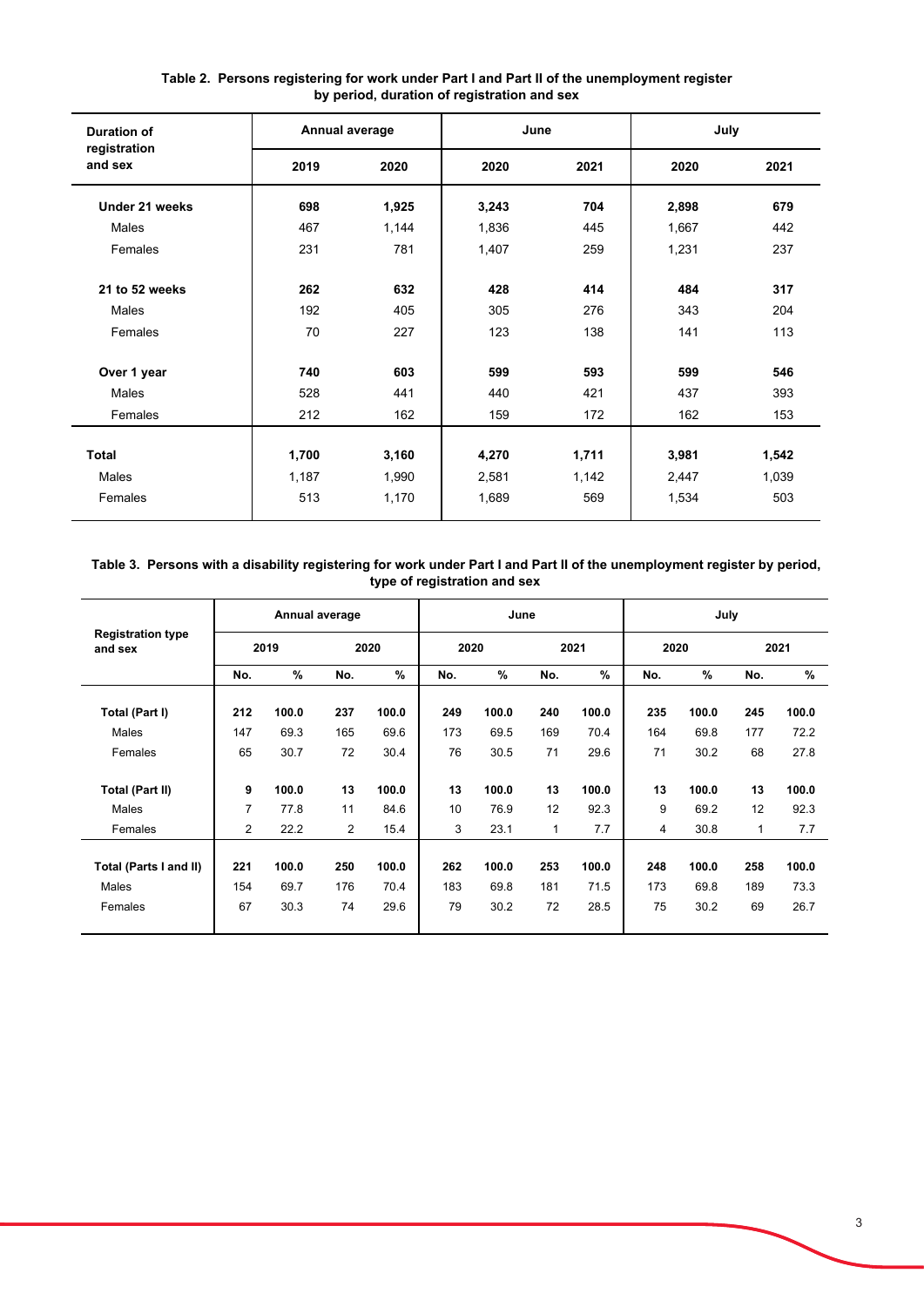|                                                         |       |       | Annual average 201  | თ                |       |                  |                |                    | June 2020      |                  |       |        |       |                    | July 2020     |                   |                |                 |
|---------------------------------------------------------|-------|-------|---------------------|------------------|-------|------------------|----------------|--------------------|----------------|------------------|-------|--------|-------|--------------------|---------------|-------------------|----------------|-----------------|
| Occupation (ISCO 08)                                    | Males |       | Females             |                  | Total |                  | Males          |                    | Females        |                  | Total |        | Males |                    | Females       |                   | Total          |                 |
|                                                         | g     | వి    | ş                   | వి               | ş     | వి               | ş              | వి                 | ş              | వి               | g     | వి     | ş     | వి                 | ş             | వి                | ş              | ৡ               |
| Managers                                                | 69    | 5.8   | 26                  | 5.1              | 95    | 5.6              | 274            | 10.6               | 148            | 8.8              | 422   | თ<br>တ | 251   | 10.3               | 137           | 8.9               | 388            | 9.7             |
| Professionals                                           | 130   | 11.0  | $\overline{4}$      | 7.8              | 170   | 10.0             | 263            | 10.2               | 144            | 8.5              | 407   | 5<br>တ | 245   | 10.0               | 121           | 7.9               | 366            | 9.2             |
| Technicians and associate professionals                 | 151   | 12.7  | 88                  | 17.2             | 239   | 14.1             | 475            | 18.4               | 368            | 21.8             | 843   | 19.7   | 451   | 18.4               | 305           | 19.9              | 756            | 19.0            |
| Clerical support workers                                | 221   | 18.6  | 200                 | 39.0             | 421   | 24.8             | 533            | 20.7               | 583            | 34.5             | 1,116 | 26.1   | 507   | 20.7               | 533           | 34.7              | 1,040          | 26.1            |
| Service and sales workers                               | 169   | 14.2  | 102                 | 19.9             | 271   | 15.9             | 310            | 12.0               | 318            | 18.8             | 628   | 14.7   | 306   | 12.5               | 296           | 19.3              | 602            | 15.1            |
| Skilled agricultural, forestry and fishery workers      | 46    | 3.9   | 2                   | 0.4              | 48    | 2.8              | 55             | $\overline{2.1}$   |                | $\overline{0}$ . | 99    | 1.3    | 54    | 2.2                | ٠             |                   | 54             | 1.4             |
| Craft and related trades workers                        | 171   | 14.4  | ဖ                   | 1.2              | 177   | 10.4             | 255            | 9.9                |                | 0.7              | 266   | 6.2    | 227   | 9.3                | 15            | $\overline{1}$ .0 | 242            | 6.1             |
| Plant and machine operators and assemblers              | 95    | 8.0   | 29                  | 5.7              | 124   | 7.3              | 188            | 7.3                | 57             | 3.4              | 245   | 5.7    | 186   | 7.6                | 63            | 4.1               | 249            | 6.3             |
| Elementary occupations                                  | 135   | 11.4  | 20                  | 3.9              | 155   | $\overline{9}$ . | 228            | 8.8                | 89             | 3.5              | 287   | 6.7    | 220   | 0.6                | 34            | 4.2               | 284            | $\overline{71}$ |
| Total                                                   | 1,187 | 100.0 | 513                 | 100.0            | 1,700 | 100.0            | 2,581          | 100.0              | 1,689          | 100.0            | 4,270 | 100.0  | 2,447 | 100.0              | 1,534         | 100.0             | 3,981          | 100.0           |
|                                                         |       |       | Annual average 2020 |                  |       |                  |                |                    | June 2021      |                  |       |        |       |                    | July 2021     |                   |                |                 |
| Occupation (ISCO 08)                                    | Males |       | Females             |                  | Total |                  | Males          |                    | Females        |                  | Total |        | Males |                    | Females       |                   | Total          |                 |
|                                                         | ş     | వి    | ş                   | ೢೕ               | ş     | వి               | ş              | వి                 | ş              | వి               | ş     | వి     | ş     | వి                 | ş             | వి                | ş              | వ్              |
| Managers                                                | 183   | 9.2   | 103                 | $8.\overline{8}$ | 286   | $\overline{9}$   | 95             | 8.3                | 75             | 6.5              | 132   | 7.7    | 2     | $\overline{\circ}$ | 75            | 7.4               | $\overline{2}$ | 7.8             |
| Professionals                                           | 212   | 10.7  | SS                  | 7.9              | 305   | 9.7              | 90             | 7.9                | 30             | 5.3              | 120   | 7.0    | 89    | 8.6                | 26            | 5.2               | 115            | 7.5             |
| Technicians and associate professionals                 | 341   | 17.1  | 231                 | 19.7             | 572   | 18.1             | 199            | 17.4               | 110            | 19.3             | 309   | 18.1   | 181   | 17.4               | 92            | 19.3              | 278            | 18.0            |
| Clerical support workers                                | 410   | 20.6  | 418                 | 35.7             | 828   | 26.2             | 265            | 23.2               | 235            | 41.3             | 500   | 29.2   | 237   | 22.8               | 214           | 42.5              | 451            | 29.2            |
| Service and sales workers                               | 254   | 12.8  | 223                 | 19.1             | 477   | 15.1             | 158            | 13.8               | 117            | 20.6             | 275   | 16.1   | 130   | 12.5               | 92            | 19.3              | 227            | 14.7            |
| Skilled agricultural, forestry and fishery workers      | S3    | 2.7   |                     | $\overline{0}$ . | 54    | $\overline{1}$ : | $\overline{4}$ | 3.5                |                | 0.2              | 4     | 2.4    | रू    | 3.3                |               | 0.2               | 35             | 2.3             |
| Craft and related trades workers                        | 200   | 10.1  | ÷                   | 0.9              | 211   | 6.7              | 101            | $\frac{8}{8}$      | ဖ              | $\overline{L}$   | 107   | 6.3    | 8     | 9.5                | 4             | $0.\overline{8}$  | 103            | 6.7             |
| Plant and machine operators and assemblers              | 149   | 7.5   | 48                  | $\frac{1}{4}$    | 197   | 6.2              | $\overline{0}$ | 7.9                | 23             | 4.0              | 113   | 6.6    | ಹ     | $\overline{\circ}$ | $\frac{8}{1}$ | 3.6               | 102            | 6.6             |
| Elementary occupations                                  | 188   | 9.4   | 42                  | 3.6              | 230   | 7.3              | 104            | $\overline{9}$ . 1 | $\overline{C}$ | 1.8              | 114   | 6.7    | 101   | 9.7                | ၜ             | 1.8               | 110            | $\overline{71}$ |
| Total                                                   | 1,990 | 100.0 | 1,170               | 100.0            | 3,160 | 100.0            | 1,142          | 100.0              | 569            | 100.0            | 1,711 | 100.0  | 1,039 | 100.0              | 503           | 100.0             | 1,542          | 100.0           |
| Note: Percentage totals may not add up due to rounding. |       |       |                     |                  |       |                  |                |                    |                |                  |       |        |       |                    |               |                   |                |                 |

Table 4. Persons registering for work under Part I and Part II of the unemployment register by period, sex and main type of occupation sought **Table 4. Persons registering for work under Part I and Part II of the unemployment register by period, sex and main type of occupation sought**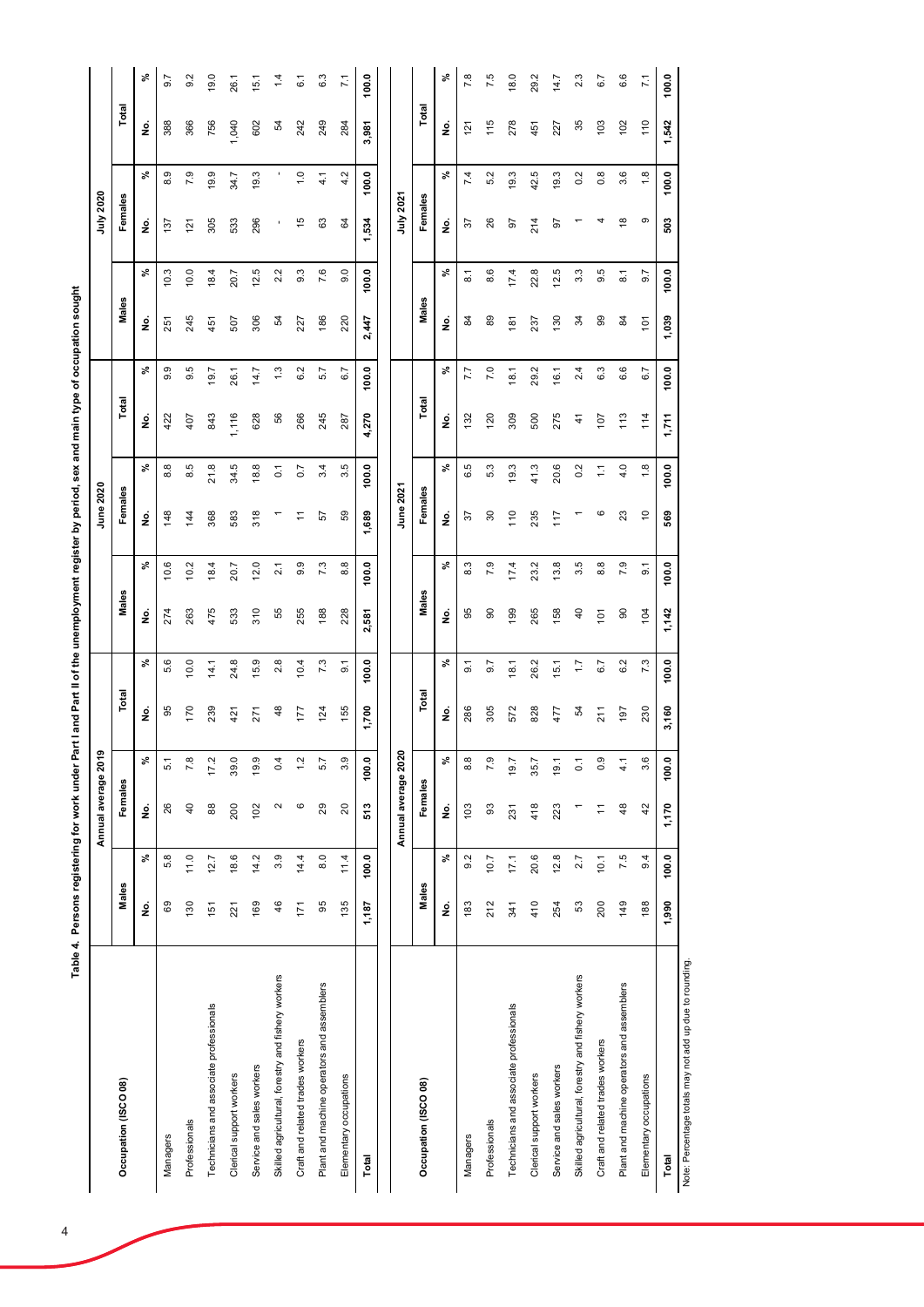| Voa hun ann ann ann ann eav<br>${1 \over 2}$ |                |
|----------------------------------------------|----------------|
|                                              |                |
|                                              |                |
|                                              |                |
|                                              |                |
|                                              |                |
|                                              |                |
| l                                            | $\blacksquare$ |
| ;<br>집                                       |                |

| Age group   |       | Annual average 2019 |                   |                | Annual average 2020 |             |                | June 2020      |       |                | June 2021      |               |       | July 2020 |       |       | July 2021      |                   |
|-------------|-------|---------------------|-------------------|----------------|---------------------|-------------|----------------|----------------|-------|----------------|----------------|---------------|-------|-----------|-------|-------|----------------|-------------------|
| and sex     | Malta | Gozo                | Total             | Malta          | Gozo                | Total       | Malta          | Gozo           | Total | <b>Malta</b>   | Gozo           | Total         | Malta | Gozo      | Total | Malta | Gozo           | Total             |
| Under 20    | 7     | ю                   | ۴                 | $\frac{39}{2}$ | ÷                   | 150         | īg             | ఞ              | 177   | 58             | ၈              | 2             | 184   | თ         | 193   | 8     | 4              | 2                 |
| Males       | 47    | $\sim$              | $\overline{49}$   | 85             | Ņ                   | ā<br>တ      | 93             | $^\infty$      | 101   | 54             | ∞              | 29            | 109   | $\infty$  | 117   | S3    |                | 84                |
| Females     | 24    | S                   | 27                | R,             | 4                   | ∞<br>ഥ      | $\overline{r}$ | Ю              | 76    | 5              |                | 32            | 75    |           | 76    | 27    | S              | $\boldsymbol{30}$ |
| 20-24       | ន     | $\overline{a}$      | 93                | 266            | 28                  | 4<br>ଅ      | 400            | ន              | 430   | 106            |                | 120           | 358   | ឌ         | 381   | 117   | ∘              | 127               |
| Males       | 56    | ၜ                   | 65                | 160            | $\overline{1}$      | ÷           | 232            | $\overline{1}$ | 249   | 59             |                | 66            | 212   | 4         | 226   | 70    |                | 77                |
| Females     | 27    | S                   | $\boldsymbol{30}$ | 106            | $\overline{a}$      | $\tilde{r}$ | 168            | $\frac{3}{2}$  | 181   | 47             |                | 54            | 146   | თ         | 155   | 47    | ∞              | 50                |
| 25-29       | 86    | თ                   | 95                | 293            | ₽                   | 7           | 465            | 2              | 496   | 5              | ю              | 102           | 403   | 24        | 427   | ౚ     | Ю              | 86                |
| Males       | 55    | ဖ                   | 61                | 166            | $\tilde{=}$         | 0<br>F,     | 237            | 15             | 252   | 57             | 4              | 61            | 215   | Ξ         | 226   | 52    |                | 53                |
| Females     | 57    | S                   | 34                | 127            | $\infty$            | 135         | 228            | $\frac{6}{5}$  | 244   | $\overline{4}$ |                | $\frac{4}{3}$ | 188   | 13        | 201   | 29    |                | 33                |
| $30 - 44$   | 416   | 47                  | 463               | 873            | မ္မ                 | 938         | 1,235          | 24             | 1,319 | 426            | 2              | 463           | 1,127 | 54        | 1,200 | 358   | 33             | 391               |
| Males       | 309   | 32                  | 341               | 544            | 43                  | 587         | 733            | 52             | 785   | 290            | 23             | 313           | 673   | Ŗ         | 727   | 249   | $\frac{8}{3}$  | 267               |
| Females     | 107   | 15                  | 122               | 329            | 22                  | 351         | 502            | 32             | 534   | 136            | $\overline{4}$ | 150           | 448   | 25        | 473   | 109   | 45             | 124               |
| 45 and over | 729   | 24                  | 813               | 1,103          | 24                  | 1,187       | 1,376          | 107            | 1,483 | 711            | 56             | 767           | 1,321 | ஐ         | 1,420 | 635   | ន              | 685               |
| Males       | 510   | 49                  | 559               | 723            | $\overline{4}$      | 767         | 891            | 53             | 944   | 483            | 33             | 516           | 858   | 50        | 908   | 433   | 30             | 463               |
| Females     | 219   | 35                  | 254               | 380            | $\overline{40}$     | 420         | 485            | 54             | 539   | 228            | 23             | 251           | 463   | 9         | 512   | 202   | $\overline{c}$ | 222               |
| Total       | 1,385 | 157                 | 1,542             | 2,674          | 206                 | 2,880       | 3,640          | 265            | 3,905 | 1,425          | 21             | 1,546         | 3,387 | 234       | 3,621 | 1,271 | 112            | 1,383             |
| Males       | 977   | 88                  | 1,075             | 1,678          | 121                 | 1,799       | 2,186          | 145            | 2,331 | 943            | 75             | 1,018         | 2,067 | 137       | 2,204 | 857   | 67             | 924               |
| Females     | 408   | 59                  | 467               | 996            | 85                  | 1,081       | 1,454          | 120            | 1,574 | 482            | 46             | 528           | 1,320 | 67        | 1,417 | 414   | 45             | 459               |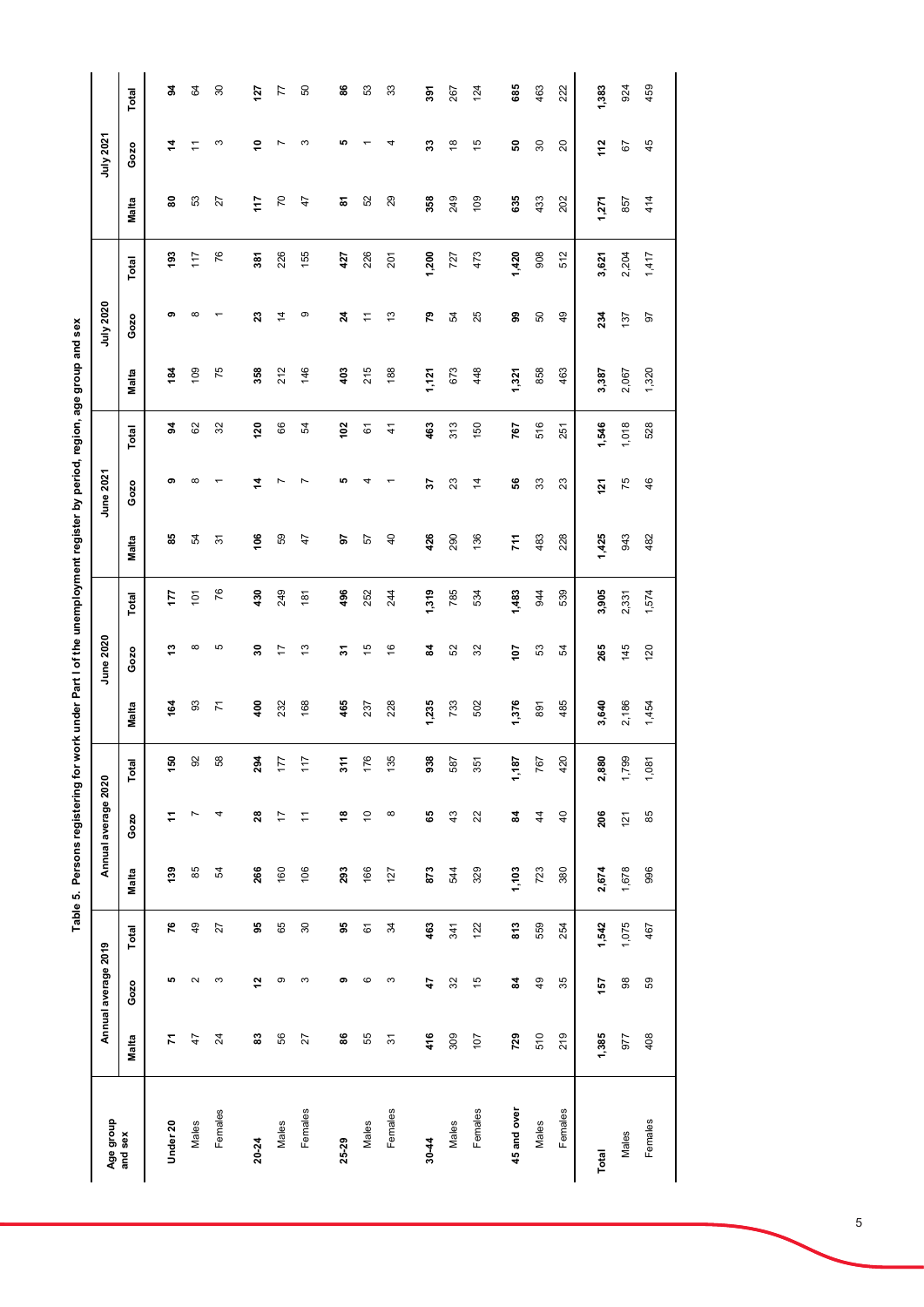**Table 6. Persons registering for work under Part I of the unemployment register by period, duration of registration and sex**

| <b>Duration of</b>      | Annual average |       | June  |       | July  |       |
|-------------------------|----------------|-------|-------|-------|-------|-------|
| registration<br>and sex | 2019           | 2020  | 2020  | 2021  | 2020  | 2021  |
| Under 21 weeks          | 550            | 1,664 | 2,907 | 554   | 2,561 | 526   |
| Males                   | 363            | 967   | 1,609 | 332   | 1,442 | 331   |
| Females                 | 187            | 697   | 1,298 | 222   | 1,119 | 195   |
| 21 to 52 weeks          | 252            | 613   | 399   | 399   | 461   | 311   |
| Males                   | 184            | 391   | 282   | 265   | 325   | 200   |
| Females                 | 68             | 222   | 117   | 134   | 136   | 111   |
| Over 1 year             | 740            | 603   | 599   | 593   | 599   | 546   |
| Males                   | 528            | 441   | 440   | 421   | 437   | 393   |
| Females                 | 212            | 162   | 159   | 172   | 162   | 153   |
| Total                   | 1,542          | 2,880 | 3,905 | 1,546 | 3,621 | 1,383 |
| Males                   | 1,075          | 1,799 | 2,331 | 1,018 | 2,204 | 924   |
| Females                 | 467            | 1,081 | 1,574 | 528   | 1,417 | 459   |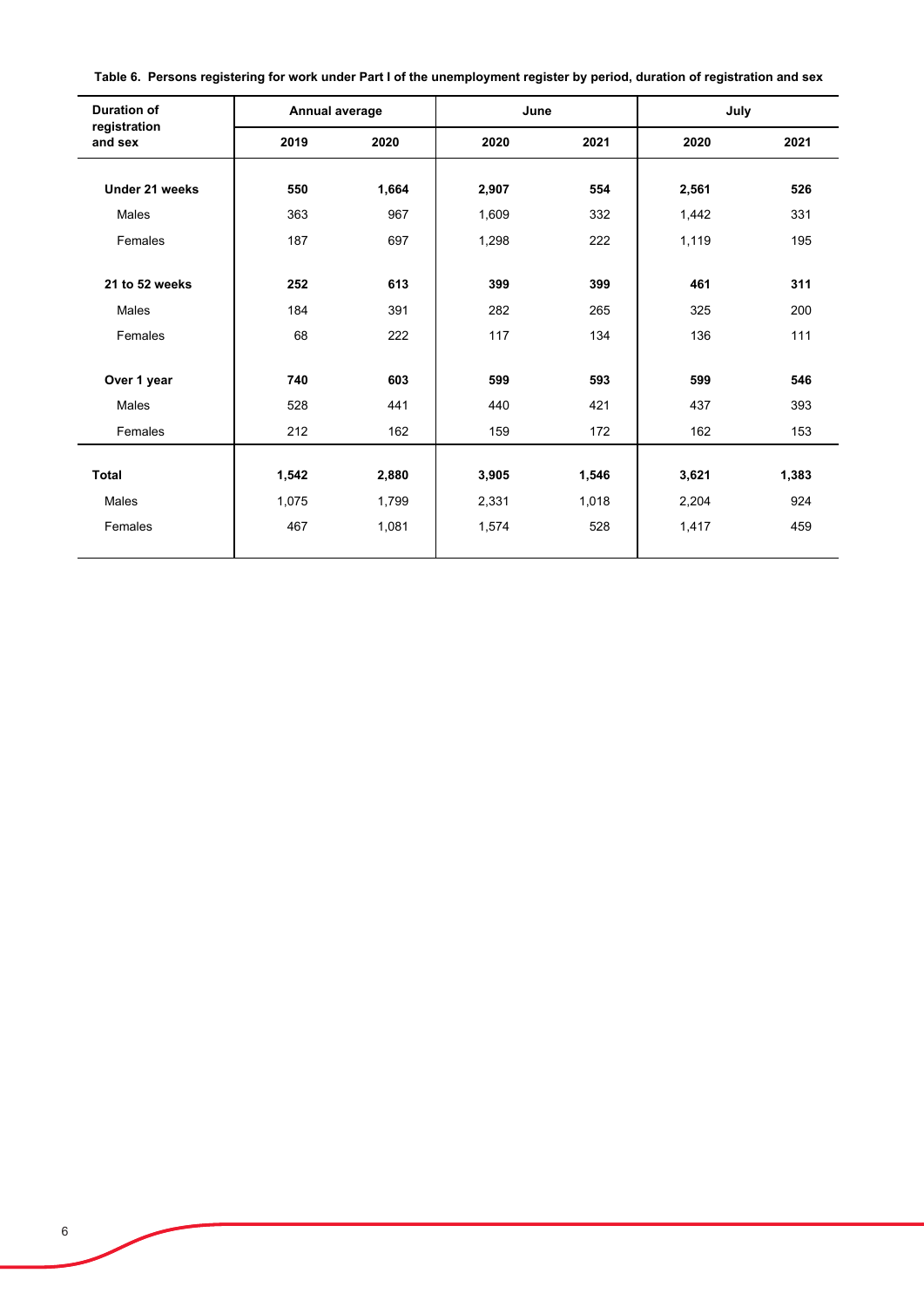| Table 7. Persons registering for work under P      |                    |                  |                     |                  |                |              |                    |                  | art I of the unemployment register by period, sex and main type of occupation sought |                |                    |                      |                    |                    |                    |              |               |                 |
|----------------------------------------------------|--------------------|------------------|---------------------|------------------|----------------|--------------|--------------------|------------------|--------------------------------------------------------------------------------------|----------------|--------------------|----------------------|--------------------|--------------------|--------------------|--------------|---------------|-----------------|
|                                                    |                    |                  | Annual average 2019 |                  |                |              |                    |                  | June 2020                                                                            |                |                    |                      |                    |                    | July 2020          |              |               |                 |
| Occupation (ISCO 08)                               | Males              |                  | Females             |                  | Total          |              | Males              |                  | Females                                                                              |                | Total              |                      | Males              |                    | Females            |              | Total         |                 |
|                                                    | <u>ؤ</u>           | వి               | $\dot{\mathbf{z}}$  | వి               | ş              | వి           | $\dot{\mathbf{z}}$ | వి               | $\dot{\mathbf{z}}$                                                                   | వి             | $\dot{\mathbf{z}}$ | వి                   | ş                  | వి                 | g                  | వి           | ş             | $\mathcal{S}_6$ |
| Managers                                           | 61                 | 5.7              | $^{24}$             | 5.1              | 85             | ю<br>τò      | 248                | 10.6             | 142                                                                                  | 0.6            | 390                | 10.0                 | 234                | 10.6               | 128                | Q<br>တ       | 362           | 10.0            |
| Professionals                                      | 121                | 11.3             | 57                  | 7.9              | 158            | 10.2         | 243                | 10.4             | 135                                                                                  | 8.6            | 378                | 9.7                  | 221                | 10.0               | 113                | $\circ$<br>∞ | 334           | 9.2             |
| Technicians and associate professionals            | 135                | 12.6             | 80                  | 17.1             | 215            | 13.9         | 421                | 18.1             | 337                                                                                  | 21.4           | 758                | 19.4                 | 397                | 18.0               | 277                | 19.5         | 674           | 18.6            |
| Clerical support workers                           | 199                | 18.5             | 178                 | 38.1             | 377            | 24.4         | 495                | 21.2             | 540                                                                                  | 34.3           | ,035               | 26.5                 | 451                | 20.5               | 499                | 35.2         | 950           | 26.2            |
| Service and sales workers                          | 155                | 14.4             | 3                   | 20.1             | 249            | 16.1         | 269                | 11.5             | 296                                                                                  | 18.8           | 565                | LO<br>$\overline{4}$ | 272                | 12.3               | 269                | 19.0         | 541           | 14.9            |
| Skilled agricultural, forestry and fishery workers | 42                 | 3.9              | $\sim$              | 0.4              | $\ddot{4}$     | 2.9          | 52                 | 2.2              |                                                                                      | $\overline{0}$ | 53                 | 1.4                  | 53                 | 2.4                | ٠                  | ٠            | 53            | 1.5             |
| Craft and related trades workers                   | 154                | 14.3             | ဖ                   | 1.3              | 160            | 10.4         | 230                | 9.9              | Ξ                                                                                    | $\overline{0}$ | 241                | 6.2                  | 204                | $9.\overline{3}$   | مبر<br>ب           | 0.9          | 217           | 6.0             |
| Plant and machine operators and assemblers         | 85                 | 7.9              | 27                  | 5.8              | 112            | 7.3          | 171                | 7.3              | 56                                                                                   | 3.6            | 227                | 5.8                  | 172                | 7.8                | 61                 | 4.3          | 233           | 6.4             |
| Elementary occupations                             | 123                | 11.4             | 6                   | $\frac{1}{4}$    | 142            | 9.2          | 202                | 8.7              | 56                                                                                   | 3.6            | 258                | 6.6                  | 200                | $\overline{9}$ . 1 | 57                 | 4.0          | 257           | 7.1             |
| Total                                              | 1,075              | 100.0            | 467                 | 100.0            | 1,542          | 100.0        | 2,331              | 100.0            | 574                                                                                  | 100.0          | <b>905</b><br>್    | 100.0                | 2,204              | 100.0              | 1,417              | 100.0        | 3,621         | 100.0           |
|                                                    |                    |                  |                     |                  |                |              |                    |                  |                                                                                      |                |                    |                      |                    |                    |                    |              |               |                 |
|                                                    |                    |                  | Annual average 2020 |                  |                |              |                    |                  | June 2021                                                                            |                |                    |                      |                    |                    | July 2021          |              |               |                 |
| Occupation (ISCO 08)                               | Males              |                  | Females             |                  | Total          |              | Males              |                  | Females                                                                              |                | Total              |                      | Males              |                    | Females            |              | Total         |                 |
|                                                    | $\dot{\mathbf{z}}$ | వి               | ş                   | వ్               | ş              | వి           | $\dot{\mathbf{z}}$ | వి               | $\dot{\mathbf{z}}$                                                                   | వి             | $\dot{\mathbf{z}}$ | వి                   | $\dot{\mathbf{z}}$ | వి                 | $\dot{\mathbf{z}}$ | వి           | ş             | వి              |
| Managers                                           | 164                | $\overline{9}$ . | 95                  | 8.8              | 259            | 0.6          | 88                 | 4<br>∞           | 33                                                                                   | 6.3            | 119                | 7.7                  | 89                 | 7.5                | 32                 | 7.0          | 101           | 7.3             |
| Professionals                                      | 197                | 11.0             | 28                  | 8.0              | 284            | တ<br>တ       | 82                 | $\overline{8}$ . | 29                                                                                   | 5.5            | 111                | 7.2                  | ౚ                  | 8.8                | $\overline{c}$     | 5.2          | 105           | 7.6             |
| Technicians and associate professionals            | 304                | 16.9             | 212                 | 19.6             | 516            | 17.9         | 179                | 17.6             | 102                                                                                  | 19.3           | 281                | 18.2                 | 165                | 17.9               | 83                 | 18.1         | 248           | 17.9            |
| Clerical support workers                           | 370                | 20.6             | 386                 | 35.7             | 756            | 26.3         | 231                | 22.7             | 222                                                                                  | 42.0           | 453                | 29.3                 | 205                | 22.2               | 203                | 44.2         | 408           | 29.5            |
| Service and sales workers                          | 227                | 12.6             | 204                 | 18.9             | 431            | 15.0         | 136                | 13.4             | 105                                                                                  | 19.9           | 241                | 15.6                 | 113                | 12.2               | 87                 | 19.0         | 200           | 14.5            |
| Skilled agricultural, forestry and fishery workers | 48                 | 2.7              |                     | $\overline{0}$   | $\overline{5}$ | $\ddot{ }$ : | $\overline{4}$     | 3.9              |                                                                                      | 0.2            | $\vec{+}$          | 2.7                  | 34                 | 3.7                | ٠                  | ٠            | 34            | 2.5             |
| Craft and related trades workers                   | 179                | 9.9              | $\tilde{t}$         | $\frac{0}{1}$    | 190            | 6.6          | వ్                 | တ<br>∞           | 5                                                                                    | 0.9            | 96                 | 6.2                  | 5                  | $9.\overline{8}$   | 4                  | တ<br>ö       | 95            | 6.9             |
| Plant and machine operators and assemblers         | 138                | 7.7              | 46                  | 4.3              | 184            | 6.4          | 78                 | 7.7              | $\overline{2}$                                                                       | 4.0            | 8                  | 6.4                  | 75                 | $\overline{8}$ .   | 17                 | 3.7          | $\mathcal{S}$ | 6.7             |
| Elementary occupations                             | 172                | 9.6              | 39                  | $3.\overline{6}$ | 211            | 7.3          | 95                 | $9.\overline{3}$ | $\tilde{c}$                                                                          | 0.1            | 105                | $6.\overline{8}$     | 5                  | $9.\overline{8}$   | တ                  | 2.0          | 100           | 7.2             |
| Total                                              | 1,799              | 100.0            | 1,081               | 100.0            | 2,880          | 100.0        | 1,018              | 100.0            | 528                                                                                  | 100.0          | 1,546              | 100.0                | 924                | 100.0              | 459                | 100.0        | 1,383         | 100.0           |

Note: Percentage totals may not add up due to rounding. Note: Percentage totals may not add up due to rounding.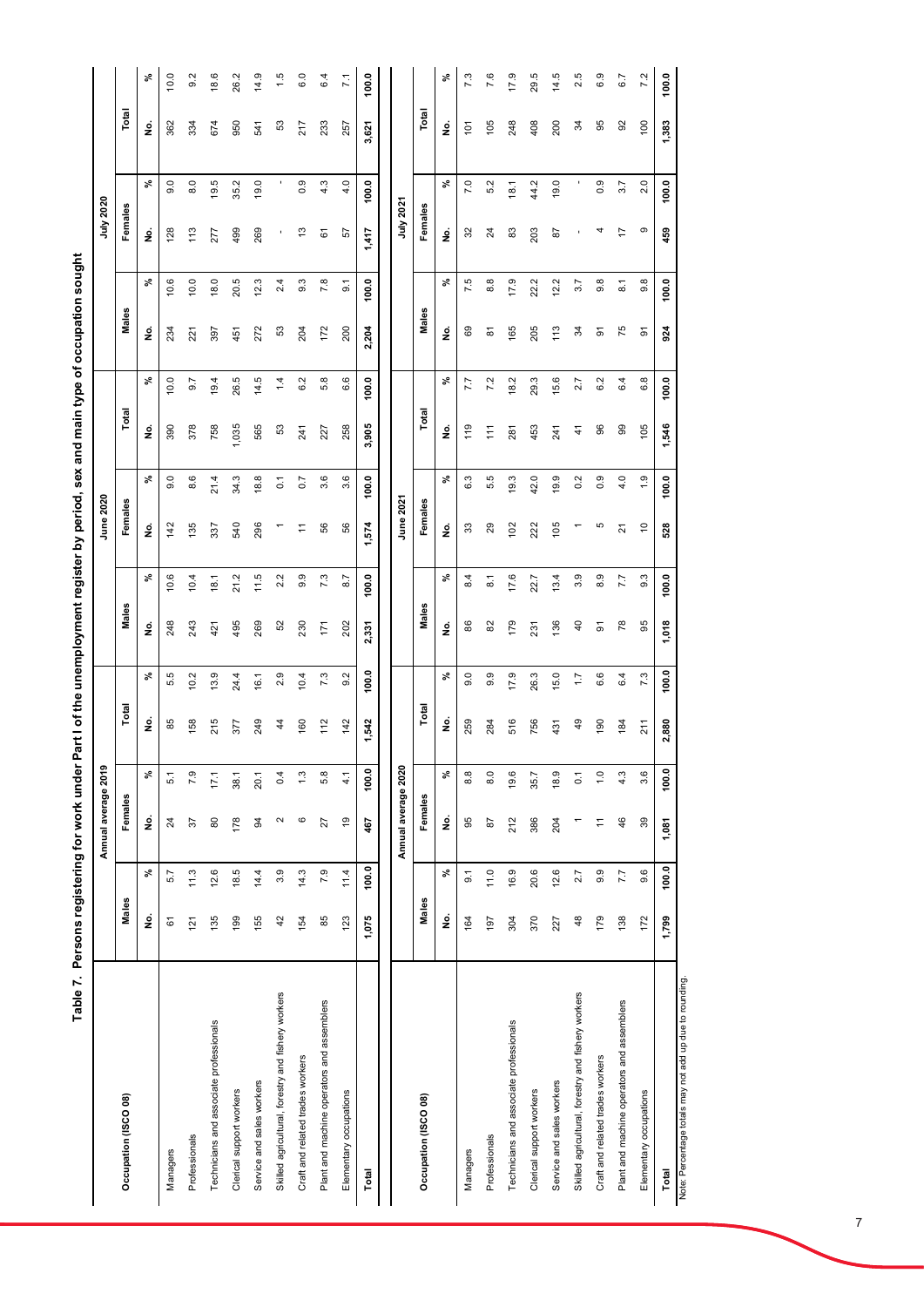| ֠                         |
|---------------------------|
|                           |
|                           |
|                           |
|                           |
| l                         |
| $\ddot{\phantom{a}}$<br>í |

| Age group      |                     | Annual average 2019 |                     |             | Annual average    | 2020            |                 | June 2020         |                |                   | June 2021         |                   |                      | July 2020     |                |                | July 2021 |                |
|----------------|---------------------|---------------------|---------------------|-------------|-------------------|-----------------|-----------------|-------------------|----------------|-------------------|-------------------|-------------------|----------------------|---------------|----------------|----------------|-----------|----------------|
| and sex        | <b>Malta</b>        | Gozo                | <b>Total</b>        | Malta       | Gozo              | Total           | Malta           | Gozo              | Total          | Malta             | Gozo              | Total             | Malta                | Gozo          | Total          | <b>Malta</b>   | Gozo      | Total          |
| Under 20       | Ş                   | ٠                   | Ş                   | 7           |                   | ż               | \$,             |                   | \$,            | ဖ                 |                   | ဖ                 | 57                   |               | 57             | ю              |           | ю              |
| Males          | G                   |                     | ဖ                   | G           |                   | ဖ               | Ľ               |                   | Ľ              | 5                 |                   | 5                 | $\infty$             |               | $\infty$       | 5              |           | 5              |
| Females        | 4                   |                     | 4                   | Б           | J,                | 5               | G               |                   | $\circ$        |                   |                   |                   | 4                    |               | 4              |                |           |                |
| 20-24          | 47                  | 3                   | 20                  | 33          | ∾                 | 36              | ន               | u                 | S2             | Ş                 |                   | Ş                 | 4                    | ฺ             | 46             | $\dot{z}$      | Ν         | ؋              |
| Males          | $\overline{1}$      | $\mathbf{\Omega}$   | 13                  | 23          | S                 | 26              | 34              | $\mathbf{\Omega}$ | 36             | $\infty$          |                   | $\infty$          | 57                   | N             | 33             | တ              |           | တ              |
| Females        | ဖ                   |                     | Ľ                   | $\tilde{0}$ |                   | $\tilde{0}$     | $\frac{6}{5}$   |                   | $\frac{6}{5}$  | $\mathbf{\Omega}$ |                   | $\mathbf{\Omega}$ | $\frac{3}{2}$        |               | $\frac{3}{2}$  | 5              | N         | r              |
| 25-29          | 45                  |                     | ؋                   | 36          | Ν                 | 38              | \$              | d                 | នួ             | \$                | 4                 | 22                | ន                    | ю             | 5              | \$,            | ∼         | 25             |
| Males          | $\tilde{+}$         |                     | $\overline{a}$      | 23          |                   | $\overline{24}$ | 26              | ς                 | 29             | $\tilde{c}$       | 4                 | $\frac{6}{5}$     | $\overline{5}$       |               | 35             | $\tilde{c}$    |           | 67             |
| Females        | 4                   |                     | Ю                   | 13          |                   | $\overline{4}$  | $\mathbf{z}$    |                   | $\overline{2}$ | ဖ                 |                   | $\mathbf  \circ$  | $\overline{2}$       |               | 22             | $\circ$        |           | ဖ              |
|                |                     |                     |                     |             |                   |                 |                 |                   |                |                   |                   |                   |                      |               |                |                |           |                |
| Males<br>30-44 | 55<br>$\frac{4}{1}$ | 4<br>ω              | 59<br>$\frac{4}{3}$ | 98<br>66    | ю<br>S            | 103<br>69       | 127<br>94       | ထ<br>4            | 135<br>98      | 8<br>43           | 5<br>∼            | 48<br>5           | 126<br>$\frac{8}{6}$ | თ<br>5        | 135<br>93      | 59<br>43       | ဖ<br>Ν    | 65<br>45       |
| Females        | $\overline{4}$      |                     | 15                  | 32          | $\mathbf{\Omega}$ | 34              | 33              | 4                 | 57             | $\overline{1}$    | $\mathbf{\Omega}$ | $\overline{9}$    | 38                   | 4             | 42             | $\frac{6}{5}$  | 4         | $\overline{c}$ |
|                |                     |                     |                     |             |                   |                 |                 |                   |                |                   |                   |                   |                      |               |                |                |           |                |
| 45 and over    | 5                   | Σ                   | ន                   | 5           | စ                 | S,              | 109             | ω                 | 112            | 56                | 4                 | 8                 | 106                  | d             | 110            | $\frac{3}{4}$  |           | $\frac{4}{6}$  |
| Males          | 57                  |                     | $38$                | 62          | 4                 | 88              | $\overline{78}$ | $\mathbf{\Omega}$ | $\rm ^{\rm 8}$ | $\overline{4}$    | S                 | 47                | $\overline{C}$       | ⅎ             | $\overline{7}$ | 57             |           | 57             |
| Females        | $\overline{4}$      |                     | 15                  | 25          |                   | 26              | $\overline{5}$  | ↽                 | 32             | $\overline{c}$    |                   | $\frac{3}{2}$     | 36                   |               | 36             | $\overline{ }$ | ٠         | $\overline{1}$ |
| Total          | 148                 | \$                  | 158                 | 265         | 15                | 280             | 348             | 17                | 365            | 150               | 49                | 165               | 340                  | 20            | 360            | $\frac{14}{1}$ | မာ        | 159            |
| Males          | 106                 | $\circ$             | 112                 | 180         | $\tilde{+}$       | 191             | 239             | $\overline{1}$    | 250            | 112               | $\frac{2}{3}$     | 124               | 228                  | $\frac{5}{3}$ | 243            | 106            | တ         | 115            |
| Females        | 42                  | 4                   | 46                  | 85          | 4                 | 89              | 109             | ဖ                 | 115            | 38                | S                 | $\frac{4}{3}$     | 112                  | 5             | 117            | 38             | ဖ         | $\overline{4}$ |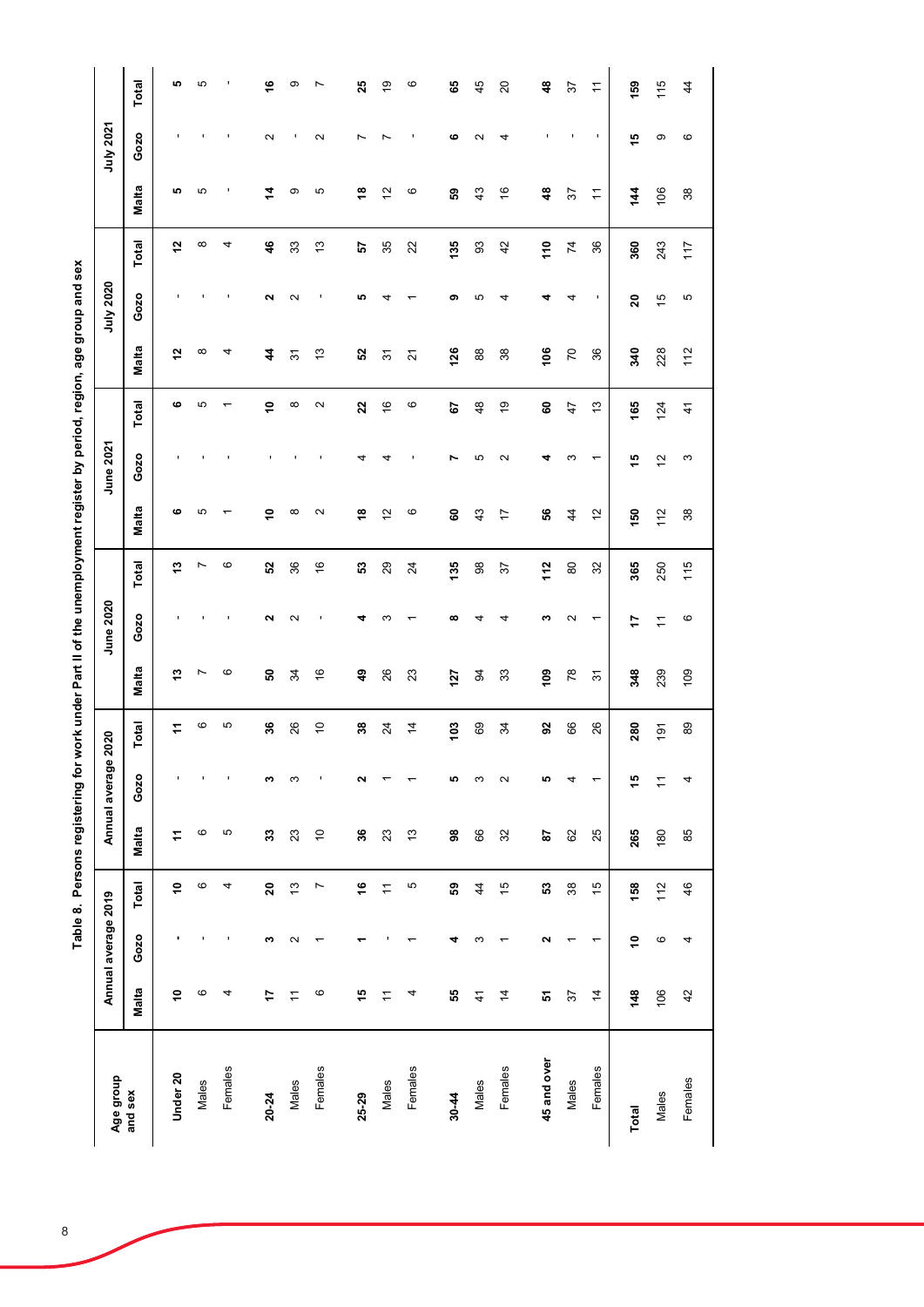**Table 9. Persons registering for work under Part II of the unemployment register by period, duration of registration and sex**

| <b>Duration of</b>      | Annual average |      | June |      | July |      |
|-------------------------|----------------|------|------|------|------|------|
| registration<br>and sex | 2019           | 2020 | 2020 | 2021 | 2020 | 2021 |
| Under 21 weeks          | 148            | 261  | 336  | 150  | 337  | 153  |
| Males                   | 104            | 177  | 227  | 113  | 225  | 111  |
| Females                 | 44             | 84   | 109  | 37   | 112  | 42   |
| 21 to 52 weeks          | 10             | 19   | 29   | 15   | 23   | 6    |
| Males                   | 8              | 14   | 23   | 11   | 18   | 4    |
| Females                 | $\overline{2}$ | 5    | 6    | 4    | 5    | 2    |
| <b>Total</b>            | 158            | 280  | 365  | 165  | 360  | 159  |
| Males                   | 112            | 191  | 250  | 124  | 243  | 115  |
| Females                 | 46             | 89   | 115  | 41   | 117  | 44   |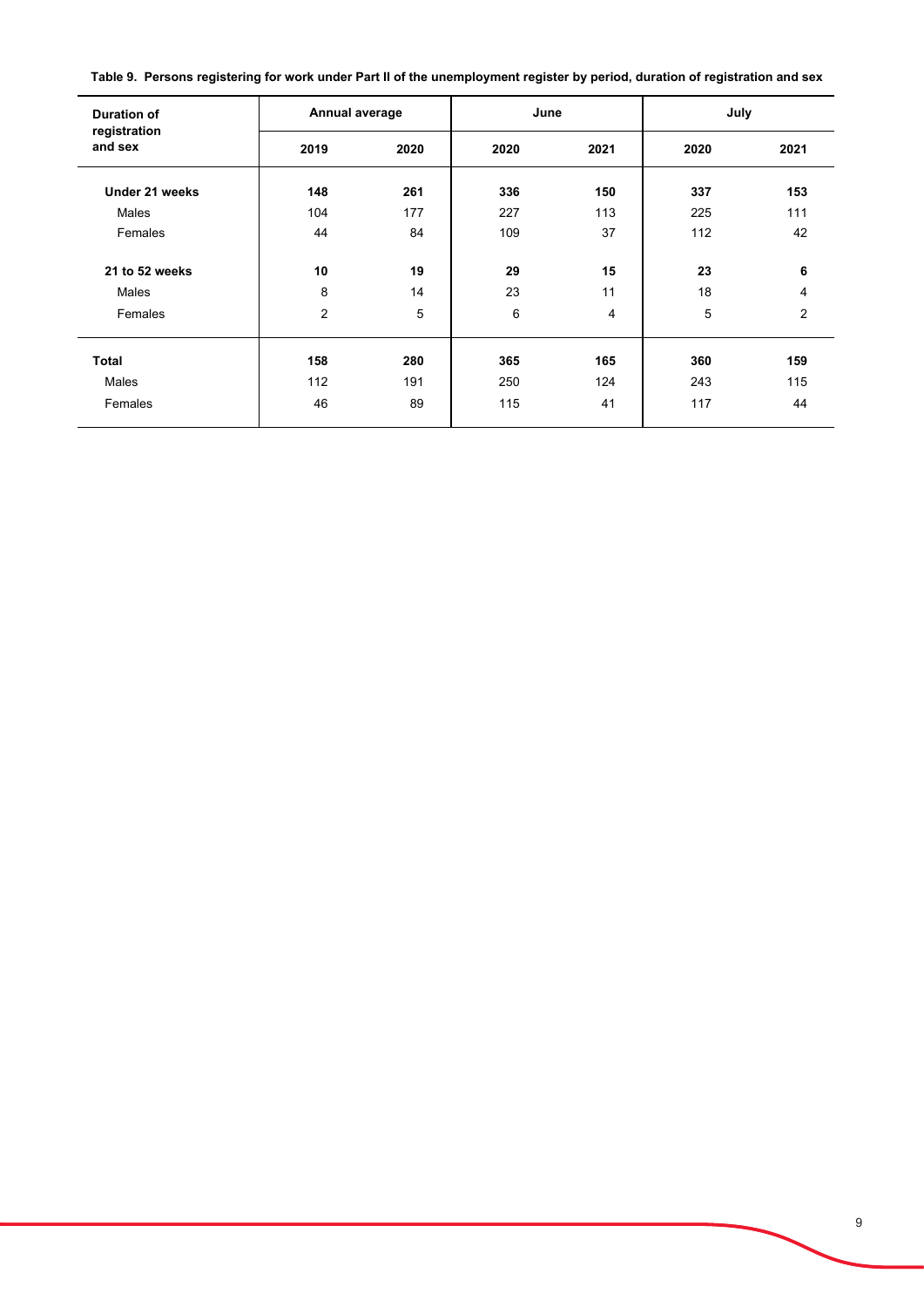|                                                         |                |                 | Annual average 2019                   |                |               |               |               |                  | June 2020                  |                            |                |                  |                |       | July 2020         |                  |                |       |
|---------------------------------------------------------|----------------|-----------------|---------------------------------------|----------------|---------------|---------------|---------------|------------------|----------------------------|----------------------------|----------------|------------------|----------------|-------|-------------------|------------------|----------------|-------|
| Occupation (ISCO 08)                                    | Males          |                 | Females                               |                | Total         |               | Males         |                  | Females                    |                            | Total          |                  | Males          |       | Females           |                  | Total          |       |
|                                                         | ş              | వి              | $\frac{\dot{\mathsf{S}}}{\mathsf{Z}}$ | వి             | ş             | వి            | ş             | వి               | <u>ş</u>                   | $\boldsymbol{\mathcal{S}}$ | ş              | వి               | ş              | వి    | ş                 | వి               | ş              | న్    |
| Managers                                                | ${}^{\circ}$   | $\overline{71}$ | $\sim$                                | ù.             | $\tilde{c}$   | 6.3           | 26            | 10.4             | ဖ                          | 5.2                        | 32             | 8.8              | 17             | 7.0   | თ                 | 77               | 26             | 7.2   |
| Professionals                                           | ၜ              | 8.0             | S                                     | rU)<br>$\circ$ | $\frac{2}{3}$ | 7.6           | $\Omega$      | $\frac{8}{6}$    | σ                          | 7.8                        | 29             | 7.9              | 24             | 9.9   | $\infty$          | 6.8              | 32             | 8.9   |
| Technicians and associate professionals                 | $\overline{6}$ | 14.3            | $\infty$                              | 4.             | 24            | 15.2          | R,            | 21.6             | 5                          | 27.0                       | 85             | 23.3             | 54             | 22.2  | 28                | 23.9             | 82             | 22.8  |
| Clerical support workers                                | $\mathbf{z}$   | 19.6            | 22                                    | œ              | 4             | 27.8          | 38            | 15.2             | $\frac{3}{4}$              | 37.4                       | $\overline{8}$ | 22.2             | 56             | 23.0  | ¥,                | 29.1             | 8              | 25.0  |
| Service and sales workers                               | $\overline{4}$ | 12.5            | $\infty$                              | 4.             | 22            | 13.9          | $\frac{4}{3}$ | 16.4             | $\boldsymbol{\mathcal{Z}}$ | 19.1                       | 63             | 17.3             | 34             | 14.0  | 27                | 23.1             | 61             | 16.9  |
| Skilled agricultural, forestry and fishery workers      | 4              | 3.6             |                                       |                | 4             | 2.5           | S             | 1.2              |                            |                            | S              | $0.\overline{8}$ |                | 0.4   |                   | f,               |                | 0.3   |
| Craft and related trades workers                        | 17             | 15.2            |                                       |                | 17            | 10.8          | 25            | 10.0             |                            |                            | 25             | 6.8              | 23             | 9.5   | $\sim$            | $\overline{1}$ . | 25             | 6.9   |
| Plant and machine operators and assemblers              | $\tilde{a}$    | 8.9             | $\mathbf{\Omega}$                     | 4.3            | $\tilde{c}$   | 7.6           | 17            | 6.8              |                            | 0.9                        | $\frac{8}{1}$  | 4.9              | $\overline{4}$ | 5.8   | $\sim$            | $\overline{1}$ . | $\frac{6}{5}$  | 4.4   |
| Elementary occupations                                  | 12             | 10.7            |                                       | 2.2            | 13            | 8.2           | 26            | 10.4             | S                          | 2.6                        | 29             | 7.9              | 20             | 8.2   | L                 | 6.0              | 27             | 7.5   |
| Total                                                   | 112            | 100.0           | 46                                    | 100.0          | 158           | 100.0         | 250           | 100.0            | 115                        | 100.0                      | 365            | 100.0            | 243            | 100.0 | 117               | 100.0            | 360            | 100.0 |
|                                                         |                |                 |                                       |                |               |               |               |                  |                            |                            |                |                  |                |       |                   |                  |                |       |
|                                                         |                |                 | Annual average                        | 2020           |               |               |               |                  | June 2021                  |                            |                |                  |                |       | July 2021         |                  |                |       |
| Occupation (ISCO 08)                                    | Males          |                 | Females                               |                | Total         |               | Males         |                  | Females                    |                            | Total          |                  | Males          |       | Females           |                  | Total          |       |
|                                                         | ş              | వి              | غ<br>ع                                | వి             | ş             | వి            | ş             | వి               | ş                          | వి                         | ş              | వి               | ş              | వి    | ġ                 | వి               | ş              | వి    |
| Managers                                                | 67             | 9.9             | ${}^{\circ}$                          | $\circ$        | 27            | 9.6           | თ             | 7.3              | 4                          | $9.\overline{8}$           | 13             | 7.9              | $\frac{5}{1}$  | 13.0  | Ю                 | 11.4             | $\overline{c}$ | 12.6  |
| Professionals                                           | $\frac{1}{2}$  | 7.9             | $\circ$                               | N<br>ແວ່       | ಸ             | 7.5           | $\infty$      | 6.5              |                            | 2.4                        | တ              | 5.5              | $\infty$       | 7.0   | $\mathbf{\Omega}$ | 4.5              | S              | 6.3   |
| Technicians and associate professionals                 | 57             | 19.4            | $\overline{9}$                        | Ċ,<br>Ċ        | 56            | 20.0          | $\Omega$      | 16.1             | ∞                          | 19.5                       | 28             | 17.0             | $\frac{6}{5}$  | 13.9  | 4                 | 31.8             | 80             | 18.9  |
| Clerical support workers                                | $\overline{4}$ | 20.9            | 32                                    | 36.0           | 72            | 25.7          | रू            | 27.4             | ഇ                          | 31.7                       | $\ddot{4}$     | 28.5             | 32             | 27.8  | Ξ                 | 25.0             | $\frac{3}{4}$  | 27.0  |
| Service and sales workers                               | 27             | 14.1            | $\frac{9}{2}$                         | c,<br>Ń        | 46            | 16.4          | 22            | 17.7             | 12                         | 29.3                       | 34             | 20.6             | 17             | 14.8  | ē                 | 22.7             | 27             | 17.0  |
| Skilled agricultural, forestry and fishery workers      | Ю              | 2.6             |                                       |                | Ю             | $\frac{8}{1}$ |               |                  |                            |                            |                |                  |                |       |                   | 2.3              |                | 0.6   |
| Craft and related trades workers                        | $\overline{2}$ | 11.0            |                                       |                | ಸ             | 7.5           | ő             | $\overline{8}$ . | Q                          | 2.4                        | Ξ              | 6.7              | $\infty$       | 7.0   |                   |                  | $\infty$       | 5.0   |
| Plant and machine operators and assemblers              | $\overline{a}$ | 5.8             | $\sim$                                | 2.2            | $\frac{3}{2}$ | 4.6           | ల             | 9.7              | $\mathbf{\Omega}$          | 4.9                        | $\ddot{4}$     | 8.5              | თ              | 7.8   |                   | 2.3              | $\overline{C}$ | 6.3   |
| Elementary occupations                                  | $\frac{6}{5}$  | 8.4             | S                                     | 3.4            | $\frac{9}{2}$ | 6.8           | ၜ             | 7.3              | ×                          |                            | တ              | 5.5              | $\overline{C}$ | 8.7   |                   |                  | $\tilde{a}$    | 6.3   |
| Total                                                   | $\frac{5}{2}$  | 100.0           | 89                                    | 100.0          | 280           | 100.0         | 124           | 100.0            | $\hat{r}$                  | 100.0                      | 165            | 100.0            | 115            | 100.0 | $\boldsymbol{4}$  | 100.0            | 159            | 100.0 |
| Note: Percentage totals may not add up due to rounding. |                |                 |                                       |                |               |               |               |                  |                            |                            |                |                  |                |       |                   |                  |                |       |

Table 10. Persons registering for work under Part II of the unemployment register by period, sex and main type of occupation sought **Table 10. Persons registering for work under Part II of the unemployment register by period, sex and main type of occupation sought**